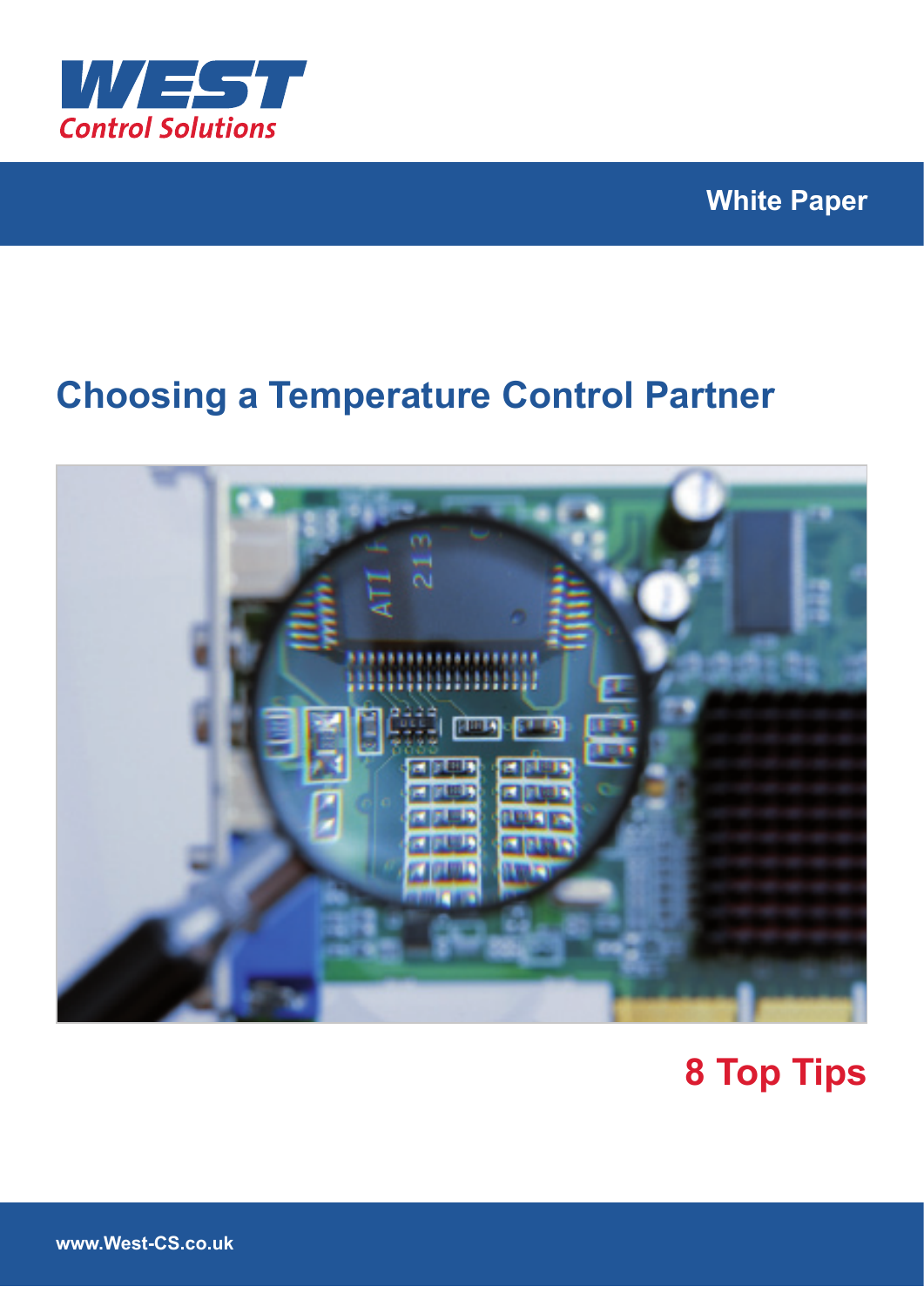

#### **1. PRODUCT OFFERING**

When selecting a temperature control partner the first consideration is typically selecting the right product.

A supplier that offers a broad range of products from basic, entry level devices through to sophisticated instruments designed for complex applications will be best placed to help you during the specification and selection process, so you can find a product that fits your exact requirements rather than you having to compromise on your application's needs to fit the product.

By the same token, if a supplier is only able to offer a limited choice of instruments, you may find that to meet one specific requirement you will have to purchase a more advanced instrument with functionality above and beyond that which you require.

*Top tip: Find a supplier with a comprehensive product range*

#### **2. RELIABILITY**

Temperature control is often a vital aspect of a machine's functionality. When specifying the temperature control component for your equipment it is essential that you select a product that will meet the on-going demands of your application. Reliability is a crucial characteristic for an efficient temperature control product. It can be extremely costly if your expectations are not met. When selecting a product it is advisable to ask your supplier about the quality history of the product.

*Top tip: Ask for references from other customers using the temperature control instrument* 

#### **3. APPLICATION KNOWLEDGE**

Wherever possible it is advisable to work with an established temperature control partner that is dedicated to working with your industry.

A specialist partner will work with you on your product specification,



providing another layer of expertise to ensure that your solution will capture and meet all considerations. This additional support during the specification stage can pay dividends in ensuring the project runs to schedule and stays within budget.

For OEMs, the ability to call on specialist knowledge and skills can play an important role in enhancing the functionality, performance and reliability of your end product.

#### *Top tip: Look for a partner that has proven experience in your industry*  **4. TESTING AND COMPLIANCE**

All applications involving temperature control will have different levels of

#### **Application Knowledge**

#### **Mini Case Study - OEM Producing Laboratory Ovens**

A machine builder was facing issues with the reliability of the temperature controller used in their laboratory ovens. As a result they were looking for a direct product replacement.

During probing conversations with engineers from a specialist supplier, it became apparent that there was also an issue with the performance of the oven. Considerable temperature fluctuations were being caused every time the oven door was opened and closed, with a subsequent overshoot as the controller sought to bring the oven back up to operating temperature. This cycle of oven cooling and heating was a major inconvenience for the end users, wasting time while temperature within the oven stabilises and consuming unnecessary amounts of energy.

By monitoring the way in which the ovens were used and then defining the characteristics of each temperature cycle, engineers were able to customize a standard controller, programming it to ensure that optimum temperature was restored as quickly as possible, with a far smoother operating curve that had previously been possible.

This specialist understanding from their temperature control partner enabled the equipment manufacturer to build a far superior machine to that of their competition enabling them to gain a true competitive advantage.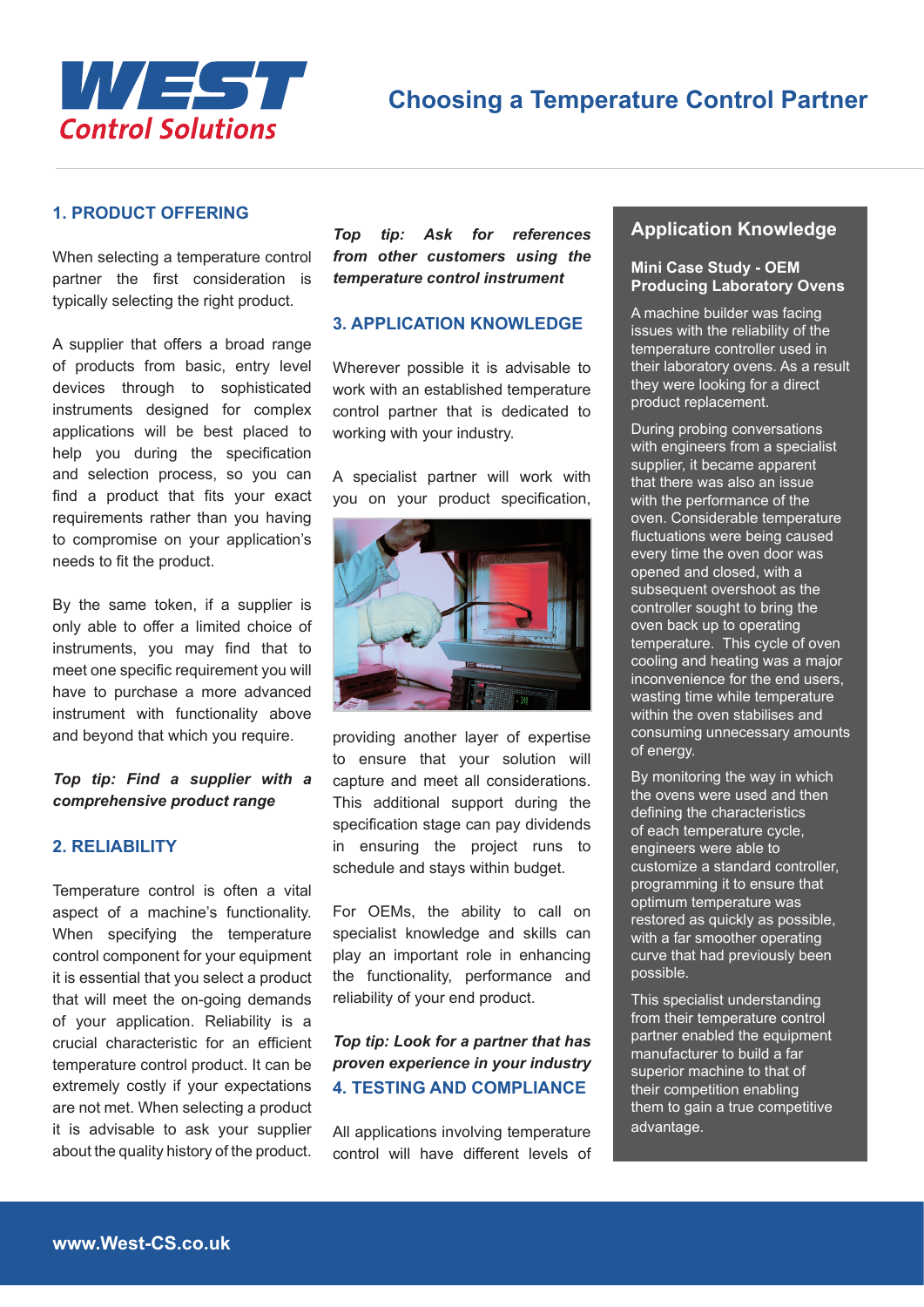



testing and compliance required. Considerations must include which countries and regions the end product will be sold into. It is also necessary to understand the environment where the temperature control instrument will be used as the panel sealing on products vary considerably in terms of durability and resistance to challenging environmental factors such as dust, water resistance, excessive electrical noise or other environmental stress.

Make sure that the product offering has been tested and is compliant with your application's specific industry standards and meets all of the necessary regulations. Your temperature control partner should be able to advise you on which products are suitable, providing an extra level of reassurance that the product you choose is fit for purpose.

It is reasonable to expect your chosen temperature control partner to be aware of changing standards relating to your specific application, they should also be able to work with you on life cycle management. A specialized temperature control partner with have a long term product plan to safeguard against component obsolescence.

*Top tip: Verify that your temperature control supplier tests products to meet relevant standards such as CE and UL*



**#5. TECHNICAL SUPPORT**

Do you have temperature control expertise in-house? If so are you able to cover annual leave, sickness and staff turnover?

When selecting a temperature control partner the on-going technical support provided should be a key consideration. It is worth thinking about the type of support that you might need as well, be it remote support by telephone or on-site technical support. Another question should be which languages you may require technical support in?

Technical advice and support may be required at the outset during set up and configuration but it should also be available at any point during the process and your relationship with your temperature control partner. You want to have complete peace of mind that should a problem arise then you have the technical support in place to ensure process downtime will be minimal.

It is advisable to look into the support

options offered by potential temperature control partners; is it a complimentary service or is technical support chargeable? What is the service level agreement for response and resolution of issues?

These are all questions to consider when looking at the support service

provided with the product.

#### *Top Tip: Ask to see a copy of the Service Level Agreement*

#### **6. CUSTOMIZATION**

Some suppliers of temperature control instrumentation provide custom designed products, specifically to meet an individual customer's requirements. Does your potential temperature control partner offer a customization service?

Customization at the component level is not something that many OEMs naturally consider when developing new equipment; however, by moving the focus further down the production chain it is possible to create strong product differentiators, in terms of form, function and aesthetics.

Working with a partner that has a broad standard product offering enables them to use a standard or previously customized product as the foundation for the new bespoke component. By doing this a supplier is often able to keep the costs of